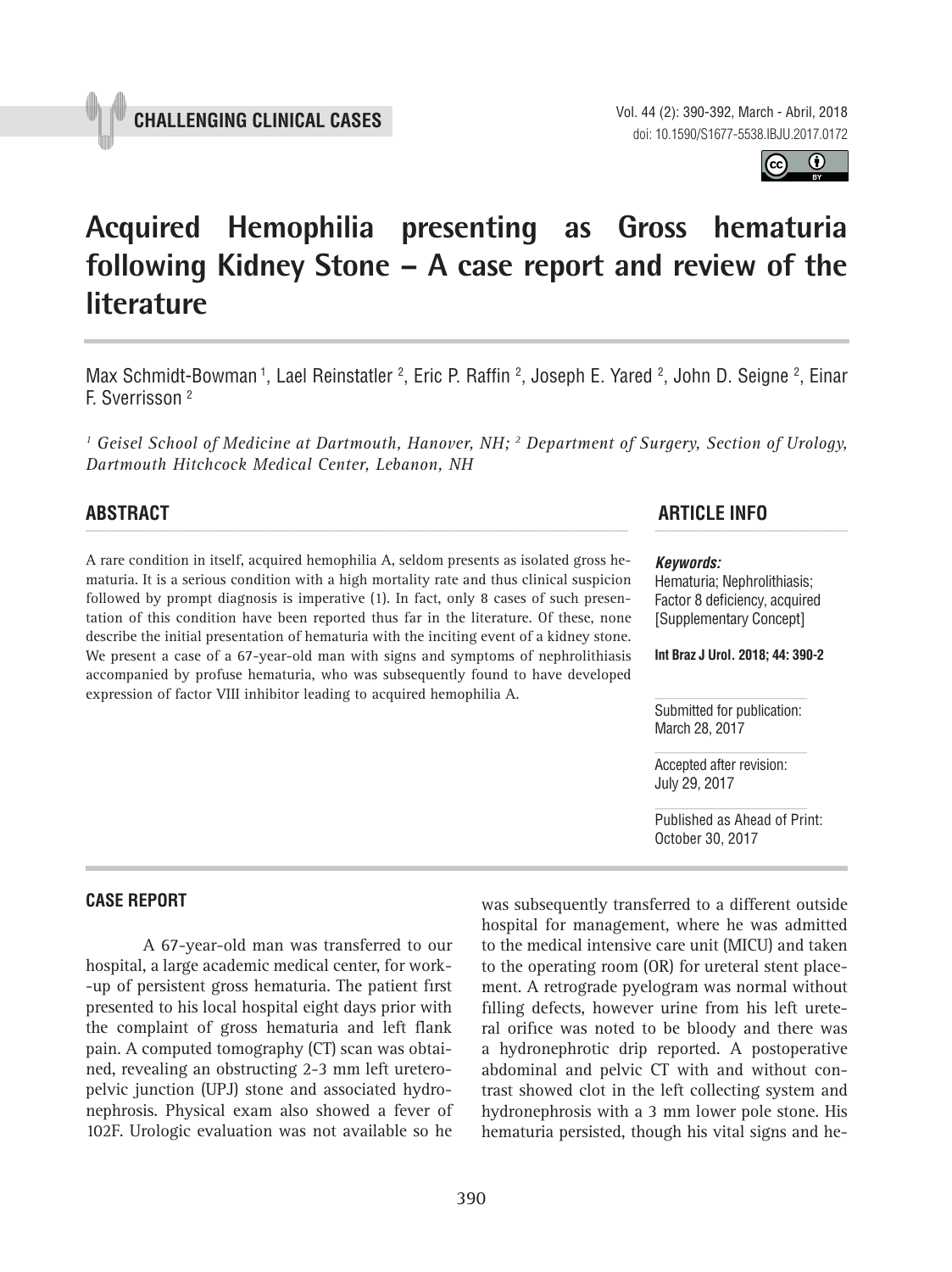moglobin were stable. He was ultimately discharged home on hospital day 5 with an indwelling Foley catheter and plans to follow-up with his primary urologist. He returned to his primary urologist several days later with persistent gross hematuria and passing clots through his Foley catheter, for which continuous bladder irrigation (CBI) therapy was initiated. His hemoglobin was noted to have fallen to 8.6mg/dL from 10.8mg/dL in the past week. At this time, he was transferred to our hospital for further work up and management.

Notable past medical history for this patient includes acute lymphocytic leukemia (ALL) diagnosed 4 years prior to this current admission, for which he received an allo-stem cell transplant. He subsequently developed graft versus host disease (GVHD), but otherwise did well and maintained his immunosuppression on mycophenolate and prednisone without any issues. Labs on presentation were normal except for hemoglobin of 8.5mg/ dL and PTT of 98 (normal range 25 - 35 seconds). His WBC was 6.2, platelet count was 217, creatinine was 1.05 mg/dL, PT was 15.4 (normal range 12 - 15 seconds) and INR was 1.2. Given his elevated PTT the Hematology service was consulted. They ordered further blood work that demonstrated normal fibrinogen and thrombin time levels. On mixing studies, he was found to have a Factor 8 inhibitor level of 384 (normal range 0.0 - 0.4).

Our patient was subsequently diagnosed with acquired hemophilia A and transferred to the hematology service for further management. He continued on CBI and conservative management for his hematuria. Therapy was initiated with Novo-7 and FEIBA (activated prothrombin complex concentrate or aPCC, dosed at 70 units/kg) daily until resolution of hematuria, and five weekly doses of Rituximab. During his hospitalization, he required one transfusion of pRBCs. His hematuria improved enough that his CBI was stopped and then his Foley catheter was removed. He was discharged home with continued follow-up and infusions per the Hematology team.

### **DISCUSSION**

Acquired hemophilia A represents a rare diagnosis with an incidence of about 1/1,000,000 and mortality rates as high as 1/5 (1-3). Presentation is varied and the condition is often misdiagnosed until a thorough hematologic evaluation takes place. An early indicator and finding that should prompt hematologic referral is the finding of an isolated elevated PTT. Autoimmune hemophilia is caused by inhibitory auto-antibodies against a coagulation factor, most often factor 8 (4). An associated illness such as malignancy, auto-immune diseases, or certain medications are only involved half of the time; the remaining cases are idiopathic. This makes the diagnosis even more challenging.

The initial clinical presentation for acquired hemophilia is usually easy bruising and soft tissue bleeding. Retroperitoneal bleeding has also been described as an initial presentation; these cases have high mortality rates as the diagnosis is usually missed and the bleeding is difficult to control (3). In our case, after further questioning, our patient did reveal that he bit the inside of his mouth before the gross hematuria episode and this took a week to heal. He also recently had a nevus removed from his forearm and this bled for about a week as well.

Acquired hemophilia presenting as gross hematuria is not altogether unheard of, as demonstrated by two case reports in the literature. Shander et al. describe an 82-year-old male who presented with 8 days of gross hematuria. On further work up, he was determined to have acquired hemophilia A with subsequent spontaneous hemorrhage of a previously identified renal cyst (5). Similarly, Hosier et al. report the case of a 54-year-old female who presented with gross hematuria and was later diagnosed with acquired hemophilia A. In this case, however, the inciting cause of bleeding was not identified and it was assumed to be secondary to spontaneous hemorrhage (6). A third case describes gross hematuria in a 60-year-old male with congenital hemophilia A rather than acquired hemophilia A, however the case is notable because the genitourinary hemorrhage was so profound that a cystectomy with ileal conduit was eventually required (7). Urolithiasis has not previously been reported as the inciting cause of hematuria in acquired hemophilia A, as was the case in the patient described above.